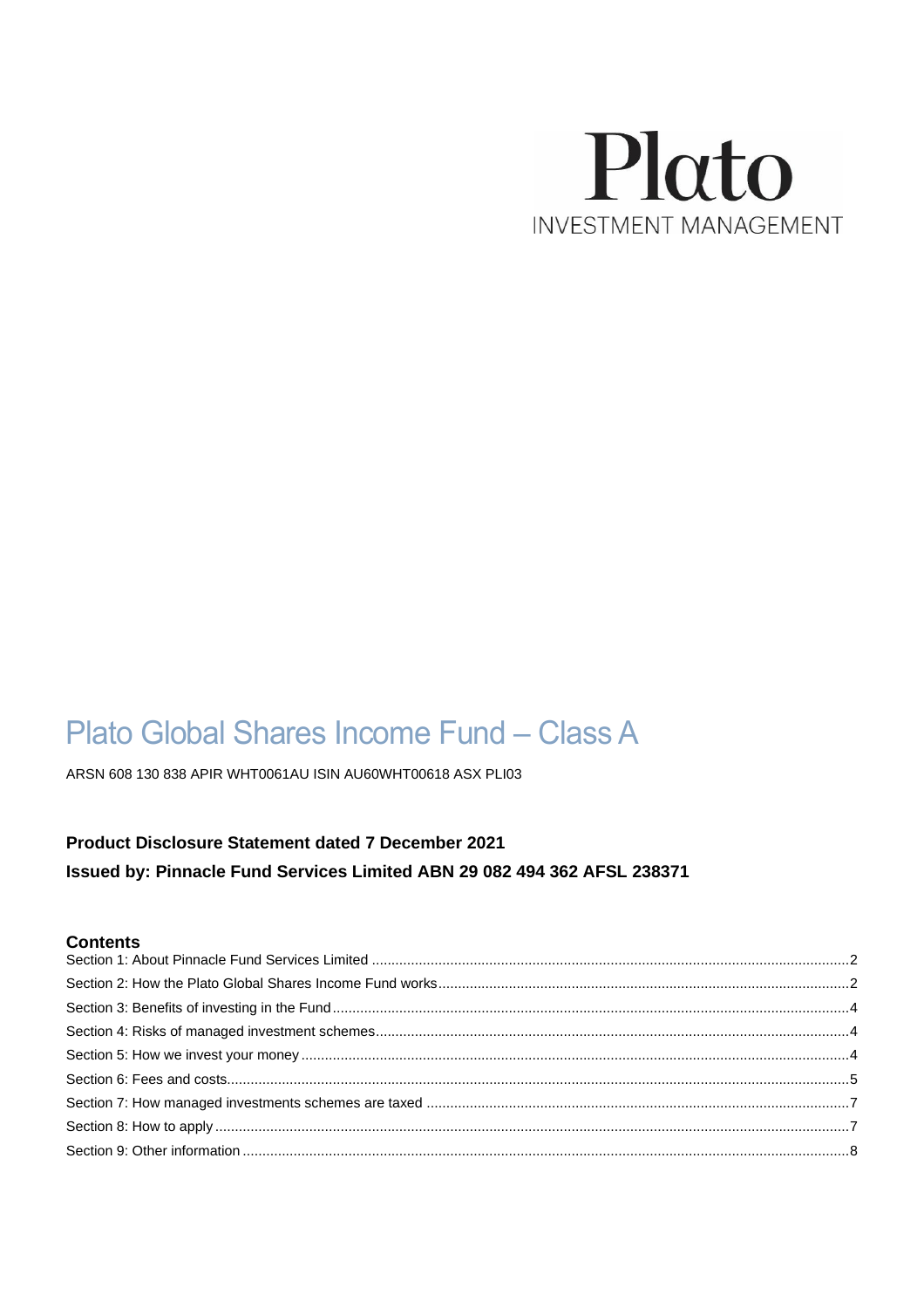#### **Important information**

This Product Disclosure Statement ('PDS') provides a summary of significant information you need to make a decision about the Plato Global Shares Income Fund ARSN 608 130 838 ('Fund'). The PDS should be considered before making a decision to invest in the Fund. It includes references to other important information which is in the Additional Information to the PDS and forms part of this PDS. You can access these documents at [www.plato.](http://www.plato/)com.au/ or call 1300 010 311 for a copy.

The information in the PDS is general information only. To the extent the information in the PDS constitutes financial product advice, such advice is general advice only and has been prepared without taking into account your objectives, personal financial situation or needs. Before investing, you should consider the appropriateness of the advice in light of your own objectives, financial situation and needs, and consider obtaining financial advice tailored to your personal circumstances. You should also read the PDS before making any decision about whether to acquire units. The investment offered in the PDS is available only to persons receiving the PDS (electronically or in hard copy) within Australia and New Zealand. Units in the Fund may not be offered or sold within the US, or sold to, or for the account or benefit of, any 'US Persons' (as defined in Regulation S of the US Securities Act 1933, as amended).

All monetary amounts referred to in the PDS and the Additional Information to the PDS are given in Australian dollars and all phone/fax numbers are to phone/fax numbers in Australia (unless otherwise stated). All calculation examples shown are rounded to the nearest whole dollar.

A reference to a 'Business Day' is a reference to a day which is not a Saturday, Sunday or public holiday in New South Wales, Australia.

#### **Updated information**

The information in the PDS may change over time. The Responsible Entity may update this information where this does not involve a material adverse change and make it available to you, where permitted by law, via [www.plato.](http://www.plato/)com.au/. You can also obtain updated information by contacting us on 1300 010 311. A paper copy of any updated information is available free on request. By making an application to acquire a unit, you agree to receive certain communications and disclosures in relation the Fund and units in digital form.

You should read the important information set out in the 'Additional Information to the PDS' located at [www.plato.](http://www.plato/)com.au/. The material in the Additional Information to the PDS may change between the time when you read the PDS and the day when you sign the Application Form.

# <span id="page-1-0"></span>**Section 1: About Pinnacle Fund Services Limited**

## **Pinnacle Fund Services Limited**

Pinnacle Fund Services Limited ABN 29 082 494 362 AFSL 238371 is the Responsible Entity ('Responsible Entity', 'we', 'our', 'us') of the Plato Global Shares Income Fund ARSN 608 130 838 ('Fund').

Pinnacle Fund Services Limited is wholly owned by Pinnacle Investment Management Limited ABN 66 109 659 109 AFSL 322140 ('Pinnacle'). Pinnacle supports the development of high-quality investment management businesses and is the distributor of the Fund.

Citigroup Pty Limited ('Citi') has been appointed as Custodian and Fund Administrator for the Fund. Citi's role as Custodian is limited to holding assets of the Fund. As the Fund Administrator, Citi is responsible for the day to day administration of the Fund. We have appointed Plato Investment Management Limited ABN 77 120 730 136 AFSL 504616 ('Plato' or 'Investment Manager') as the investment manager of the Fund.

Neither the Responsible Entity nor Plato guarantees the performance of the Fund or the return of capital or income. Your investment in the Fund is subject to investment risk. This could involve delays in repayment and loss of income or the principal invested.

#### **Plato Investment Management Limited**

Plato's investment philosophy is that markets are less than perfectly efficient, and a disciplined systematic process can take advantage of these inefficiencies to deliver better risk adjusted returns than the market. Plato's investment process provides very attractive opportunities to generate out-performance, versus an appropriate benchmark, over the longer term.

# <span id="page-1-1"></span>**Section 2: How the Plato Global Shares Income Fund works**

| How does<br>the Fund<br>operate? | same class) are attached to all such units.                                  | The Fund is a registered managed investment scheme. When you invest in the Fund, your money will be<br>pooled with that of other investors and you will be issued 'units'. Each unit held in the Fund gives the unit<br>holder a beneficial interest in the Fund as a whole, but not in any particular asset of the Fund. Holding units in<br>the Fund does not give a unit holder the right to participate in the management or operation of the Fund. Each<br>unit in the Fund offered or issued under this PDS is of equal value and identical rights (as between units of the<br>We are required by the Corporations Act to treat all unitholders within a class of units equally and unitholders<br>in different classes fairly. We will keep a record of the number of units you have bought. |
|----------------------------------|------------------------------------------------------------------------------|-----------------------------------------------------------------------------------------------------------------------------------------------------------------------------------------------------------------------------------------------------------------------------------------------------------------------------------------------------------------------------------------------------------------------------------------------------------------------------------------------------------------------------------------------------------------------------------------------------------------------------------------------------------------------------------------------------------------------------------------------------------------------------------------------------|
| <b>Applications</b>              | application is processed.                                                    | You can increase your investment at any time by buying more units in the Fund. When you make an<br>investment in the Fund, your units will be allocated to you based on the entry price for the Business Day your                                                                                                                                                                                                                                                                                                                                                                                                                                                                                                                                                                                   |
| <b>Minimum</b>                   | Minimum initial investment                                                   | \$30,000                                                                                                                                                                                                                                                                                                                                                                                                                                                                                                                                                                                                                                                                                                                                                                                            |
| investments <sup>1</sup>         | Minimum additional investment amount                                         | \$5,000                                                                                                                                                                                                                                                                                                                                                                                                                                                                                                                                                                                                                                                                                                                                                                                             |
|                                  | Minimum withdrawal amount                                                    | \$5,000                                                                                                                                                                                                                                                                                                                                                                                                                                                                                                                                                                                                                                                                                                                                                                                             |
|                                  | Minimum investment balance                                                   | \$5,000                                                                                                                                                                                                                                                                                                                                                                                                                                                                                                                                                                                                                                                                                                                                                                                             |
|                                  | The minimum initial investment does not apply to investment through an IDPS. |                                                                                                                                                                                                                                                                                                                                                                                                                                                                                                                                                                                                                                                                                                                                                                                                     |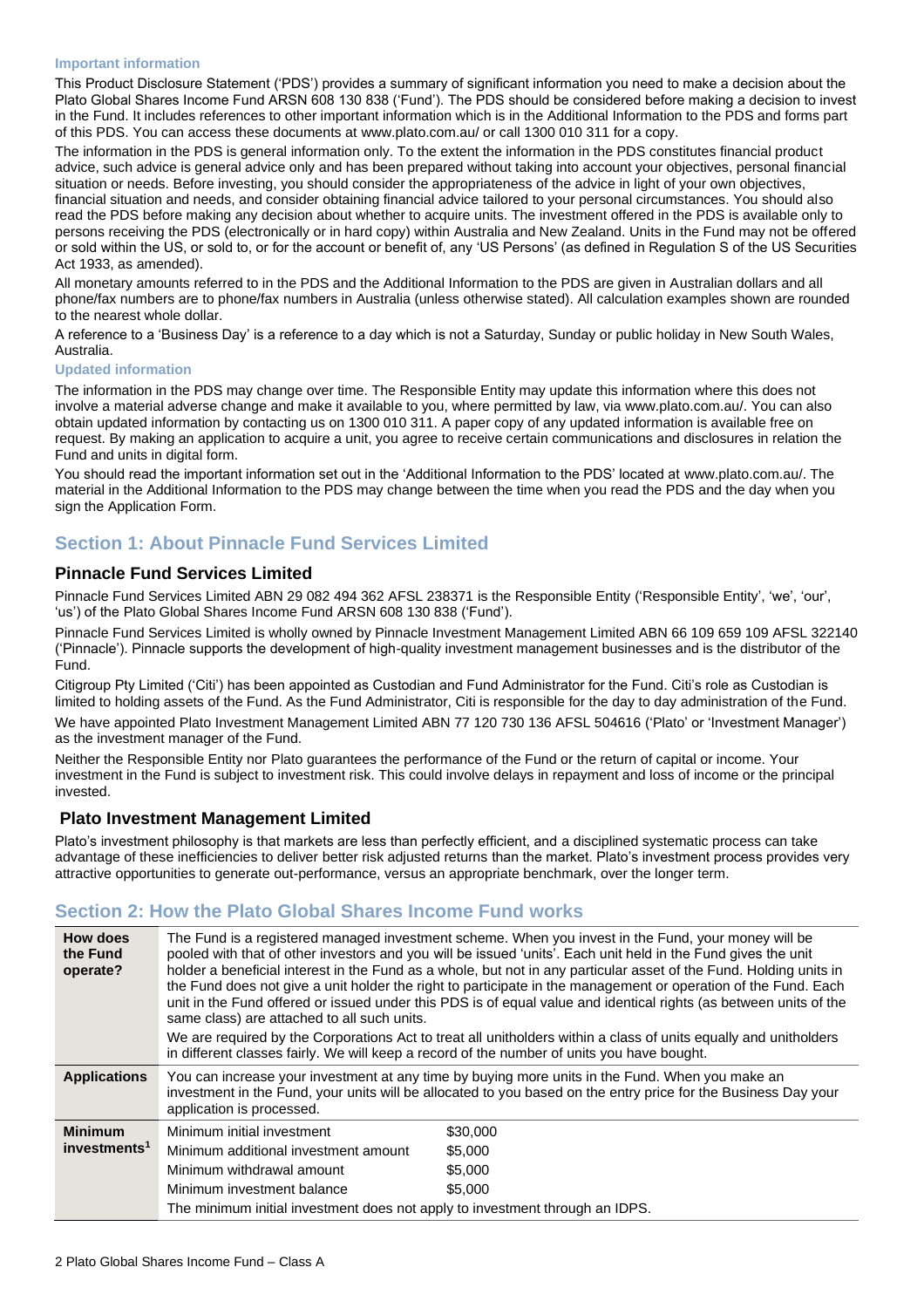| Withdrawal                    | You can decrease your investment at any time by withdrawing your units in the Fund. When you withdraw,<br>your units will be redeemed based on the exit price for the Business Day on which your withdrawal request is<br>processed. Direct withdrawal requests can be made daily, and must be received by the Fund Administrator,<br>Citigroup Pty Limited` ('Citi'), prior to 12pm (Sydney time) on a Business Day. Withdrawal requests received<br>after that time, or on a non-Business Day, will be treated as being received on the next Business Day.<br>Electronic transfer of the redemption proceeds can take up to 7 Business Days, however it will often be<br>completed in a shorter period of time.<br>There is a minimum withdrawal amount of \$5,000. If your withdrawal request would result in your investment<br>balance being less than \$5,000, we may treat your withdrawal request as being for your entire investment. We<br>will provide investors with advance notice of any compulsory redemption. The minimum balance does not<br>apply to investments through an IDPS.                                                                                                        |
|-------------------------------|------------------------------------------------------------------------------------------------------------------------------------------------------------------------------------------------------------------------------------------------------------------------------------------------------------------------------------------------------------------------------------------------------------------------------------------------------------------------------------------------------------------------------------------------------------------------------------------------------------------------------------------------------------------------------------------------------------------------------------------------------------------------------------------------------------------------------------------------------------------------------------------------------------------------------------------------------------------------------------------------------------------------------------------------------------------------------------------------------------------------------------------------------------------------------------------------------------|
| <b>Access to</b><br>funds     | Extreme market conditions can cause difficulties or delays to the Fund being able to sell its assets or requiring<br>it to freeze withdrawals. These circumstances could result in it taking a period of time before you are able to<br>withdraw your investment, or for it taking longer than usual for you to receive your withdrawal proceeds. We<br>will not satisfy a withdrawal request if the Fund becomes illiquid (as defined under the Corporations Act 2001<br>('Corporations Act')). In certain circumstances we may suspend withdrawals.                                                                                                                                                                                                                                                                                                                                                                                                                                                                                                                                                                                                                                                      |
| <b>Unit price</b>             | A unit price is calculated for every Business Day which is equal to the value of the Fund's net assets<br>attributable to the units divided by the number of units. Generally, the unit price changes daily as the market<br>value of the Fund's assets rises or falls.<br>The entry price is calculated by taking the net asset value of the Fund apportioned to the Class A units and<br>adding to it an amount which reflects the estimated cost of acquiring the Fund's assets (subject to the<br>Responsible Entity's discretion to reduce or waive such costs) and dividing the net figure by the number of<br>Class A units on issue in the Fund.<br>The exit price of the Fund is calculated by taking the net asset value of the Fund apportioned to the Class A<br>units and subtracting from it an amount which reflects the estimated cost of selling the Fund's assets (subject<br>to the Responsible Entity's discretion to reduce or waive such costs) and dividing the net figure by the number<br>of Class A units on issue in the Fund.<br>Current unit prices for the Fund are available on www.plato.com.au/ or by contacting us on 1300 010 311 or<br>service@pinnacleinvestment.com. |
| <b>NAV</b>                    | The Net Asset Value or 'NAV' of the Fund apportioned to the Class A units is calculated by deducting the<br>value of the fees, charges, expenses and other liabilities from the value of the gross assets attributable to the<br>Class A units in the Fund.<br>Current NAV per unit of the Fund is available on www.plato.com.au/ or by contacting us on 1300 010 311 or<br>service@pinnacleinvestment.com.                                                                                                                                                                                                                                                                                                                                                                                                                                                                                                                                                                                                                                                                                                                                                                                                |
| <b>Unit pricing</b><br>policy | The Responsible Entity complies with ASIC Class Order 13/655 as it relates to unit pricing requirements and<br>has adopted a compliant policy for unit pricing discretions it uses in relation to the Fund ('Unit Pricing Policy').<br>Additional documents may be prepared for this purpose from time to time.                                                                                                                                                                                                                                                                                                                                                                                                                                                                                                                                                                                                                                                                                                                                                                                                                                                                                            |
| <b>Distributions</b>          | Distributions are payable monthly subject to the Fund having sufficient distributable income. The net<br>distributable income of the Fund is allocated to unitholders on a per-unit basis according to the number of units<br>held in the Fund at the end of the distribution period. Distributable income is calculated annually and is<br>generally sent to unitholders within one month of the last day of the distribution period.<br>A distribution reduces the Fund's net asset value and is therefore reflected in the Fund's unit price.<br>The Fund's distributable income<br>apportioned to units<br>Your distribution $=$<br>The number of units you hold<br>х<br>Total number of units on issue<br>Distributions will be reinvested for additional units in the Fund unless otherwise instructed.                                                                                                                                                                                                                                                                                                                                                                                              |
| <b>Indirect</b>               | Investors and prospective investors may also access the Fund indirectly. This PDS has been authorized for                                                                                                                                                                                                                                                                                                                                                                                                                                                                                                                                                                                                                                                                                                                                                                                                                                                                                                                                                                                                                                                                                                  |
| <b>investors</b>              | use by operators though an Investor Directed Portfolio Services ('IDPS') or master trust. An IDPS is an<br>investment and reporting service offered by an operator. People who invest through an IDPS, master trust or<br>wrap account are indirect investors. Such indirect investors do not acquire the rights of a unitholder of the<br>Fund. Rather, it is the operator or custodian of the IDPS or master trust that acquires those rights. Therefore,<br>indirect investors do not receive income distributors or reports directly from us, do not have the right to attend<br>meetings of unitholders and do not have cooling off rights. Different investment, balance and withdrawal<br>minimums may also apply. Indirect investors should not complete the Fund's application form. The rights of<br>indirect investors are set out in the disclosure document for the IDPS or master trust. If you are investing<br>through an IDPS or master trust, enquiries should be made directly to the IDPS operator or the trustee of the<br>master trust.                                                                                                                                              |
| mFund<br><b>investors</b>     | The Fund has been admitted to the mFund Settlement Services ('mFund'), the managed fund settlement<br>service operated by the ASX. mFund allows you to settle or pay the application price and be paid the<br>redemption price, based on the net asset value of the Fund. Your unitholding will be CHESS sponsored by<br>your broker and identified through your individual Holder Identification Number (HIN). mFund investors may<br>apply for or redeem units in the Fund via their broker. See www.mfund.com.au for additional information.                                                                                                                                                                                                                                                                                                                                                                                                                                                                                                                                                                                                                                                            |
| 1.                            | Or less at the discretion of the Responsible Entity. Minimum investments do not apply to IDPS investments; see your IDPS provider.                                                                                                                                                                                                                                                                                                                                                                                                                                                                                                                                                                                                                                                                                                                                                                                                                                                                                                                                                                                                                                                                         |
|                               |                                                                                                                                                                                                                                                                                                                                                                                                                                                                                                                                                                                                                                                                                                                                                                                                                                                                                                                                                                                                                                                                                                                                                                                                            |

You should read the important information about 'How the Fund works' before making a decision. Go to 'Additional Information to the PDS' located a[t www.plato.](http://www.plato/)com.au/. The material relating to 'How the Fund Works' may change between the time when you read this PDS and the day when you sign the Application Form.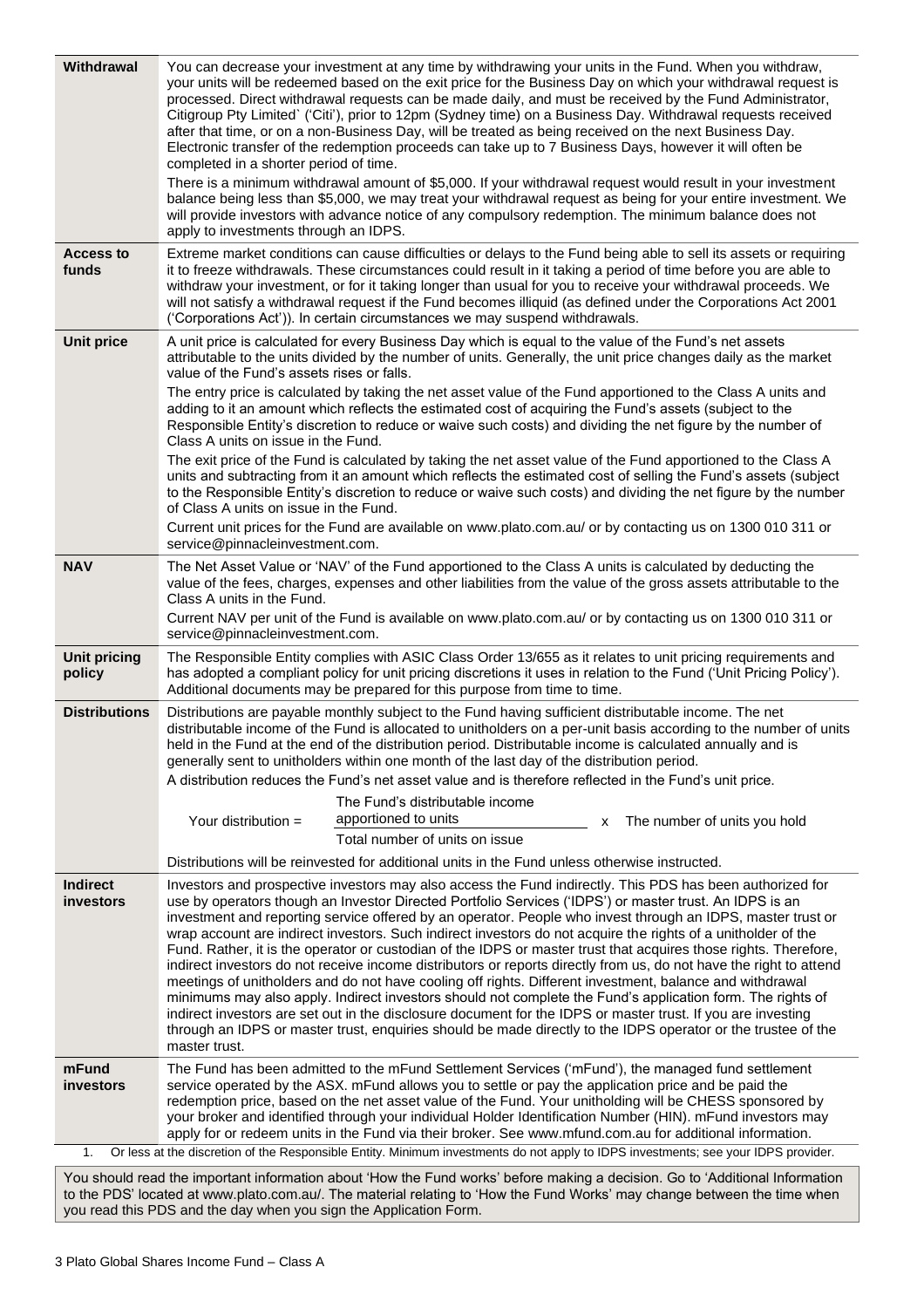# <span id="page-3-0"></span>**Section 3: Benefits of investing in the Fund**

The Fund will primarily invest in global listed securities and aims to provide an income yield that exceeds the gross yield of the Benchmark after fees. Plato's philosophy is that high-quality companies, selling at a discount to intrinsic value with a catalyst and positive sentiment, tend to outperform the market.

The Fund is intended to be managed for zero tax investors. These investors include, but are not limited to, superannuation funds in pension phase and charities.

#### **Significant features and benefits**

**Investment expertise** | access to Plato's investment expertise and systematic portfolio optimisation techniques.

**Diversification** |the pooling of assets into the Fund provides investors with access to investment opportunities and diversification that is not available to an individual investor.

**Income and capital growth** | the potential to earn dividends from global shares and participate in any capital growth of those shares.

## <span id="page-3-1"></span>**Section 4: Risks of managed investment schemes**

**All investments carry risk**. All managed investment schemes carry different types of risk which can have varying impacts on returns. Due to uncertainty in all investments, there can be no assurance that the Fund will achieve its investment objectives. The value of your units at any point in time may be worth less than your original investment even after taking into account the reinvestment of Fund distributions. Future returns may differ from past returns. Returns are not guaranteed, and you may lose some or all of your money. You need to consider the level of risk that you are comfortable with, taking into account factors such as your objectives, financial situation and needs.

Risks can be managed but cannot be completely eliminated. It is important to understand that:

- the value of your investment may go up and down;
- investment returns may vary, and future returns may be different from past returns;
- returns are not guaranteed and there is always the chance that you may lose money on any investment you make; and
- laws affecting your investment may change over time, which may impact the value and returns of your investment.

The significant risks for the Fund are:

**Counterparty risk** – There is a risk with external counterparty and service provider arrangements that the party to a contract defaults on, or fails to perform, its contractual obligations.

**Currency risk** – Investing in assets denominated in or primarily exposed to a currency other than the Fund's base currency may cause losses resulting from exchange rate fluctuations.

**Derivative risk** – The Fund may invest in derivatives as part of its investment strategy. A derivative is an instrument whose value is linked to the value of an underlying asset and can be a highly volatile investment instrument.

**Equity security risk** – The Fund primarily invests in equity securities issued by listed companies. The share price of a security can rise and fall as a consequence of many factors including, but not limited to, economic conditions, adverse investor sentiment, management performance, financial leverage, or factors that affect the company's industry.

**Foreign investment risk** – The Fund may invest in a range of international securities or foreign investment vehicles, and in companies that have exposure to a range of international economies and regulatory environments, which may impact the Fund's international investments.

**Income risk** – The Fund may make payments (regular or irregular) as distributions, depending on the income the Fund receives from underlying assets, which may fluctuate significantly in their market value.

**Investment strategy risk** – The success of the Fund depends upon the investment manager's ability to develop and implement investment processes and identify investment opportunities that achieve the investment objectives of the Fund.

**Investment structure risk** – There are risks associated with investing in the Fund, such as risks of the Fund's termination, changes to investment strategy or structure, changes to fees or expenses, or changes to the Fund's operating rules (such as payments or reinvestments of distributions, or additional investments).

**Liquidity risk** – Whilst the Fund is primarily exposed to traded assets traded on any Australian and International exchanges, and which are generally considered liquid, under extreme market conditions there is a risk that investments cannot be readily converted into cash or at an appropriate price.

**Market risk** – The Fund has exposure to different markets, such as fixed income, equity, or derivative markets, and is not expected to behave like a cash investment. The Fund may be materially affected by market, economic and political conditions globally.

**Regulatory risk** – The value of some investments may be adversely affected by changes in government policies, regulations and laws, including tax laws and laws affecting registered managed investment schemes.

**Withdrawal risk –** If we determine that this is in the best interests of all unit holders, we may suspend or delay withdrawals and these payments make take longer than the typical timeframe

You should read the important information about 'Risks of Managed Investment Schemes' before making a decision. Go to 'Additional Information to the PDS' located at [www.plato.](http://www.plato/)com.au/. The material relating to 'Risks of Managed Investment Schemes' may change between the time when you read this PDS and the day when you sign the Application Form.

## <span id="page-3-2"></span>**Section 5: How we invest your money**

**WARNING**: When it comes to choosing to invest in the Fund, you should consider the likely investment return, the risks and your investment timeframe.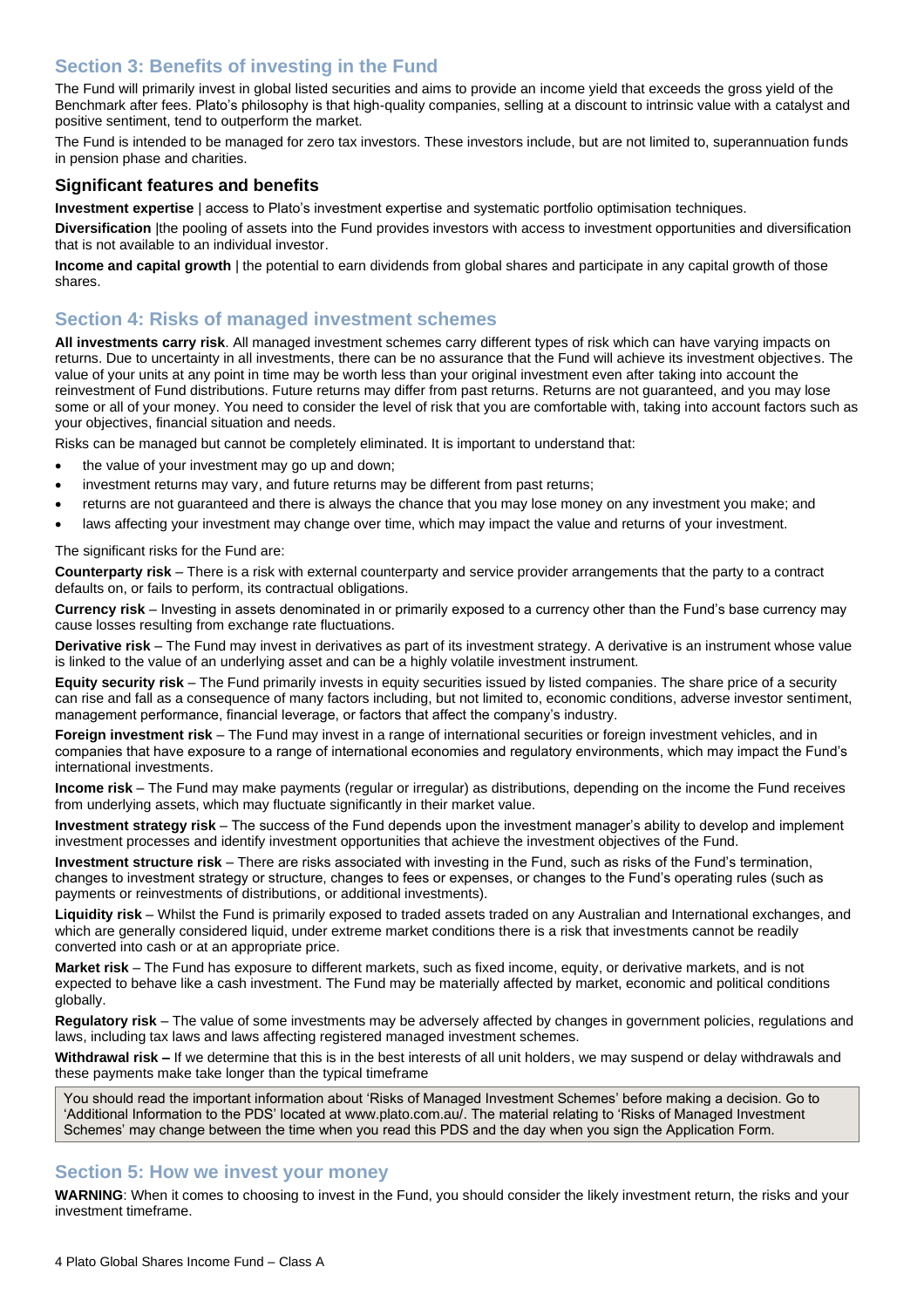| Investment objective <sup>1</sup>                                         | The Fund aims to provide an annual yield that exceeds the yield of the MSCI World ex<br>Australia, Net Returns Unhedged Index after fees. The Fund also aims to outperform the MSCI<br>World ex Australia, Net Returns Unhedged Index.                                                                                                                    |                                                                 |
|---------------------------------------------------------------------------|-----------------------------------------------------------------------------------------------------------------------------------------------------------------------------------------------------------------------------------------------------------------------------------------------------------------------------------------------------------|-----------------------------------------------------------------|
| <b>Benchmark</b>                                                          | MSCI World ex Australia, Net Returns Unhedged Index                                                                                                                                                                                                                                                                                                       |                                                                 |
| <b>Suggested minimum</b><br>investment period                             | $3 - 5$ years                                                                                                                                                                                                                                                                                                                                             |                                                                 |
| <b>Risk level</b>                                                         | High. The Fund is willing to take more risk in search of greater returns. Investors should be<br>comfortable with volatility and with greater possibility of negative returns and should aim to<br>invest over a long period.                                                                                                                             |                                                                 |
| <b>Investment guidelines</b>                                              | The Fund is permitted to invest in global listed entities, listed futures and cash.<br>The Fund will typically hold 100 to 600 stocks at any one time.<br>The weighting of a stock in the Fund's portfolio will not typically be greater than +/-2% relative<br>to the Benchmark weighting.                                                               |                                                                 |
| <b>Portfolio allocation</b>                                               | <b>Asset Class</b><br>Global equities (including derivatives)<br>Cash and cash equivalents <sup>3</sup>                                                                                                                                                                                                                                                   | Allocation range <sup>2</sup><br>$90\% - 100\%$<br>$0\% - 10\%$ |
| <b>Currency exposure</b>                                                  | The Fund aims to be unhedged to the Australian dollar.                                                                                                                                                                                                                                                                                                    |                                                                 |
| Labour standards or<br>environmental, social or<br>ethical considerations | Labour standards and environmental, social, governance and ethical considerations are taken<br>into account with a best in class, proprietary "Red Flags" model developed by Plato. Plato's<br>model identifies the specific issues that identify labour, ESG and ethical risks that can actually<br>be empirically associated with an impact on returns. |                                                                 |
| <b>Change to Fund details</b>                                             | We have the right to change the Fund's asset classes, asset allocation ranges and investment<br>return objectives without prior notice. We will inform investors of any material change to the<br>Fund's details via www.plato.com.au/ or as otherwise required by law.                                                                                   |                                                                 |

1. The investment objective is expressed after the deduction of management fees, expense recoveries and taxation, i.e. the investment objective is measured relative to the Fund's benchmark, after fees and costs and taxes are deducted from the Fund's performance. Refer to Sections 6 and 7 for further information. The investment objective is not intended to be a forecast, it is only an indication of what the investment strategy aims to achieve over the medium to long term, assuming financial markets remain relatively stable during that time. The Fund may not achieve its investment objective and returns are not guaranteed.

2. The above ranges are indicative only. The Fund will be rebalanced within a reasonable period of time should the exposure move outside of the above ranges.

3. The Fund is intended to be fully invested with cash held for liquidity purposes only.

You should read the important information about 'How we invest your money' and 'How we keep you informed' before making a decision. Go to 'Additional Information to the PDS' located at www.plato.com.au/. The material relating to 'How We Invest Your Money' may change between the time when you read this PDS and the day when you sign the Application Form.

## <span id="page-4-0"></span>**Section 6: Fees and costs**

## **DID YOU KNOW?**

Small differences in both investment performance and fees and costs can have a substantial impact on your long-term returns. For example, total annual fees and costs of 2% of your fund balance rather than 1% could reduce your final return by up to 20% over a 30-year period (for example, reduce it from \$100,000 to \$80,000). You should consider whether features such as superior investment performance or the provision of better member services justify higher fees and costs. You may be able to negotiate to pay lower fees. Ask the Fund (being the Responsible Entity) or your financial adviser.

## **TO FIND OUT MORE**

If you would like to find out more or see the impact of the fees based on your own circumstances, the Australian Securities and Investments Commission ('ASIC') Moneysmart website (www.moneysmart.gov.au) has a managed funds fee calculator to help you check out different fee options.

The information in the following Fees and Costs Summary can be used to compare costs between different simple managed investment schemes. These fees and costs may be deducted from your account, from the returns on your investment or from the Fund assets as a whole. Taxes are set out in [Section 7: How managed investments schemes are taxed](#page-6-0) of this PDS. You should read all the information about fees and costs because it is important to understand their impact on your investment.

**WARNING:** Additional fees may be paid to a financial adviser if a financial adviser is consulted. The details of these fees and costs should be set out in the Statement of Advice by your adviser.

**FEES AND COSTS SUMMARY: PLATO GLOBAL SHARES INCOME FUND – CLASS A**

| Type of fee or cost                                                                    | Amount                                | How and when paid                                                                                                                                                                                                                                              |
|----------------------------------------------------------------------------------------|---------------------------------------|----------------------------------------------------------------------------------------------------------------------------------------------------------------------------------------------------------------------------------------------------------------|
| <b>Ongoing Annual Fees and Costs<sup>1,3</sup></b>                                     |                                       |                                                                                                                                                                                                                                                                |
| <b>Management fees and costs</b><br>The fees and costs for managing your<br>investment | 0.99% p.a. of the NAV of<br>the Fund. | The management fee is calculated on the net asset value<br>of the Fund. It is reflected in the daily unit price and<br>payable monthly in arrears from the Fund.<br>Extraordinary expenses are paid from the Fund assets as<br>and when incurred. <sup>4</sup> |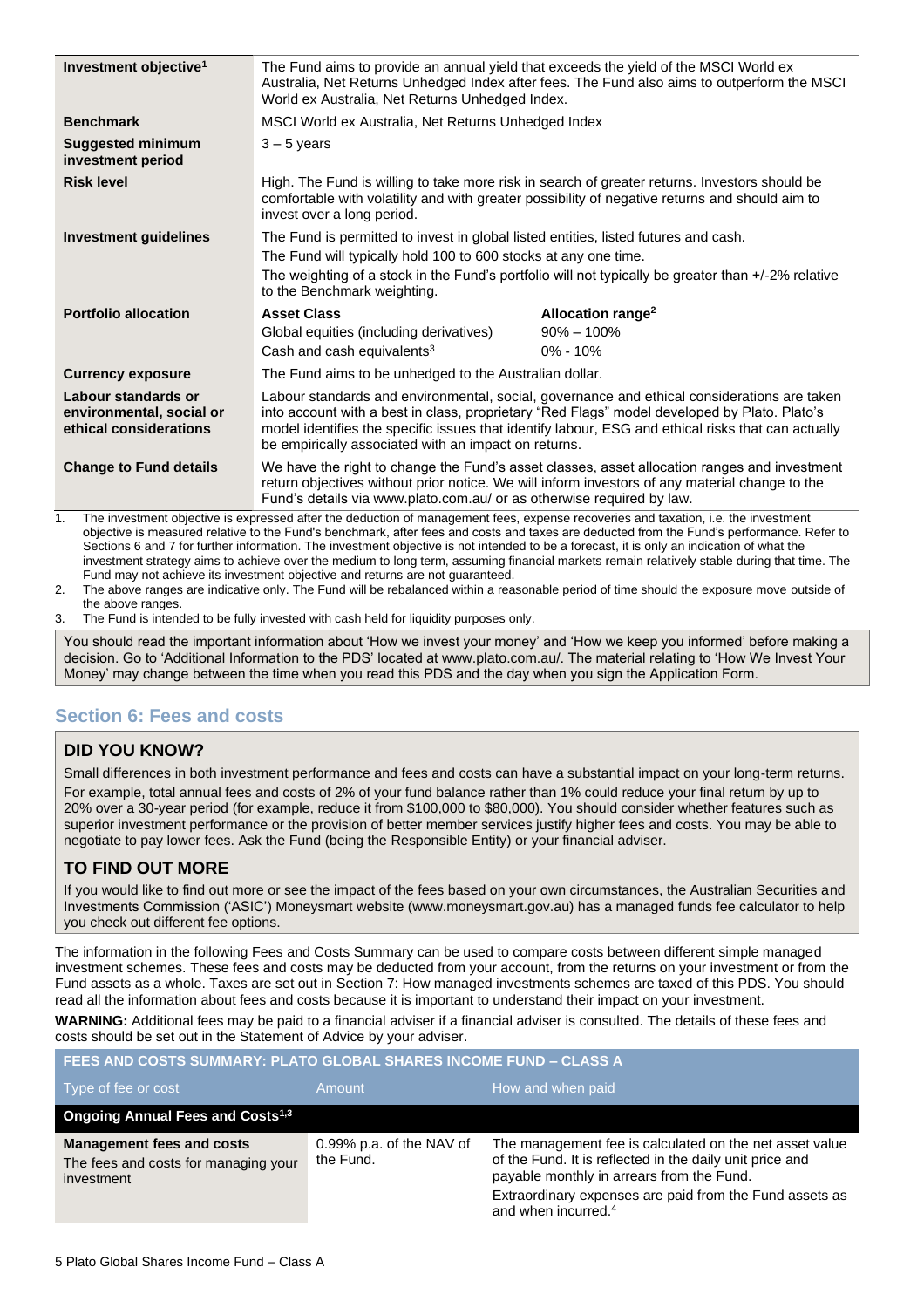| FEES AND COSTS SUMMARY: PLATO GLOBAL SHARES INCOME FUND – CLASS A                                                                           |                                                                           |                                                                                                                                                                                                                                                                                                |  |
|---------------------------------------------------------------------------------------------------------------------------------------------|---------------------------------------------------------------------------|------------------------------------------------------------------------------------------------------------------------------------------------------------------------------------------------------------------------------------------------------------------------------------------------|--|
| <b>Performance fees</b><br>Amounts deducted from your<br>investment in relation to the<br>performance of the product                        | Nil                                                                       | Not applicable                                                                                                                                                                                                                                                                                 |  |
| <b>Transaction costs</b><br>The costs incurred by the scheme<br>when buying or selling assets                                               | Transaction costs are<br>estimated to be 0.26% of<br>the NAV of the Fund. | Transaction costs associated with dealing with the Fund's<br>assets may be recovered from the Fund. As some<br>transaction costs will be paid for by investors who are<br>charged the buy/sell spread when they enter or exit the<br>Fund, transaction costs shown are net of buy/sell spread. |  |
|                                                                                                                                             |                                                                           | Member activity related fees and costs (fees for services or when your money moves in our out of the Fund)                                                                                                                                                                                     |  |
| <b>Establishment fee</b>                                                                                                                    | Nil                                                                       | Not applicable                                                                                                                                                                                                                                                                                 |  |
| The fee to open your investment                                                                                                             |                                                                           |                                                                                                                                                                                                                                                                                                |  |
| <b>Contribution fee</b>                                                                                                                     | Nil                                                                       | Not applicable                                                                                                                                                                                                                                                                                 |  |
| The fee on each amount contributed<br>to your investment                                                                                    |                                                                           |                                                                                                                                                                                                                                                                                                |  |
| Buy/sell spread <sup>2</sup><br>An amount deducted from your<br>investment representing costs<br>incurred in transactions by the<br>scheme. | 0.30% upon entry and<br>0.30% upon exit                                   | The buy/sell spread is applied to each application and<br>withdrawals from the Fund and operates to increase the<br>relevant unit price for each new investment and to<br>decrease the unit price for each withdrawal to cover costs<br>of underlying portfolio transactions.                  |  |
| <b>Withdrawal fee</b>                                                                                                                       | Nil                                                                       | Not applicable                                                                                                                                                                                                                                                                                 |  |
| The fee on each amount you takeout<br>of your investment.                                                                                   |                                                                           |                                                                                                                                                                                                                                                                                                |  |
| <b>Exit fee</b>                                                                                                                             | Nil                                                                       | Not applicable                                                                                                                                                                                                                                                                                 |  |
| The fee to close your investment                                                                                                            |                                                                           |                                                                                                                                                                                                                                                                                                |  |
| <b>Switching fee</b><br>The fee for changing investment<br>options                                                                          | Nil                                                                       | Not applicable                                                                                                                                                                                                                                                                                 |  |

1. Fees are inclusive of GST and net of any applicable Reduced Input Tax Credits ('RITC').

2. When money moves in or out of the Fund, you may incur a buy/sell spread which is included in the unit price of the Fund. Refer to 'Buy/Sell spread' in 'Additional Information to the PDS' for more information.

- 3. Fees and costs may be negotiated for certain investors such as wholesale clients (as defined in the Corporations Act), depending on factors such as the amount invested. Refer to 'Differential fee arrangements' in 'Additional Information to the PDS' for more information.
- 4. Refer to 'Extraordinary Expenses' in 'Additional Information to the PDS' for more information..

## **Example of annual fees and costs for the Fund**

This table gives an example of how the fees and costs for the Fund can affect your investment over a one (1) year period. You should use this table to compare this product with other managed investment products.

| <b>Example of fee or</b><br><b>cost</b>  | <b>Amount</b>                                                                                                                                                               | Balance of \$50,000 with a contribution of \$5,000 during the<br>year                        |
|------------------------------------------|-----------------------------------------------------------------------------------------------------------------------------------------------------------------------------|----------------------------------------------------------------------------------------------|
| Contribution fees                        | Nil                                                                                                                                                                         | For every additional \$5,000 you put in, you will be charged \$0.                            |
| <b>PLUS</b> Management<br>fees and costs | 0.99% p.a.                                                                                                                                                                  | And for every \$50,000 you have in the Fund you will be<br>charged or have deducted \$495.   |
| <b>PLUS</b> Performance<br>fees          | Nil                                                                                                                                                                         | Not applicable                                                                               |
| <b>PLUS</b> Transaction<br>costs         | $0.26\%$ p.a.                                                                                                                                                               | And you will be charged or have deducted from your<br>investment \$130 in transaction costs. |
| <b>Equals Cost of Fund</b>               | If you had an investment of \$50,000 at the beginning of the year and you put in an additional<br>\$5,000 <sup>1</sup> during the year, you will be charged a fee of \$625. |                                                                                              |
|                                          | What it costs you will depend on the investment option you choose and the fees you<br>negotiate.                                                                            |                                                                                              |

1. The example assumes management costs are calculated on a balance of \$50,000 with the \$5,000 contribution occurring at the end of the first year. Therefore, management costs are calculated using the \$50,000 balance only. Additional fees may apply, including a buy/sell spread.

Please note that this is just an example. In practice, your investment balance will vary, as will related management costs. Fee rebates may be individually negotiated with wholesale clients (as defined in the Corporations Act). Go to 'Additional Information to the PDS' located at www.plato.com.au/ for further information about negotiable fees.

We have the right to increase the fees or to charge fees not currently levied up to the maximum limits set out in the Fund constitution without your consent. If we choose to exercise this right, we will provide you with 30 days prior written notice.

You should read the important information about 'Fees and costs' before making a decision. Go to 'Additional Information to the PDS' located at www.plato.com.au/. The material relating to 'Fees and Costs' may change between the time when you read this PDS and the day when you sign the Application Form.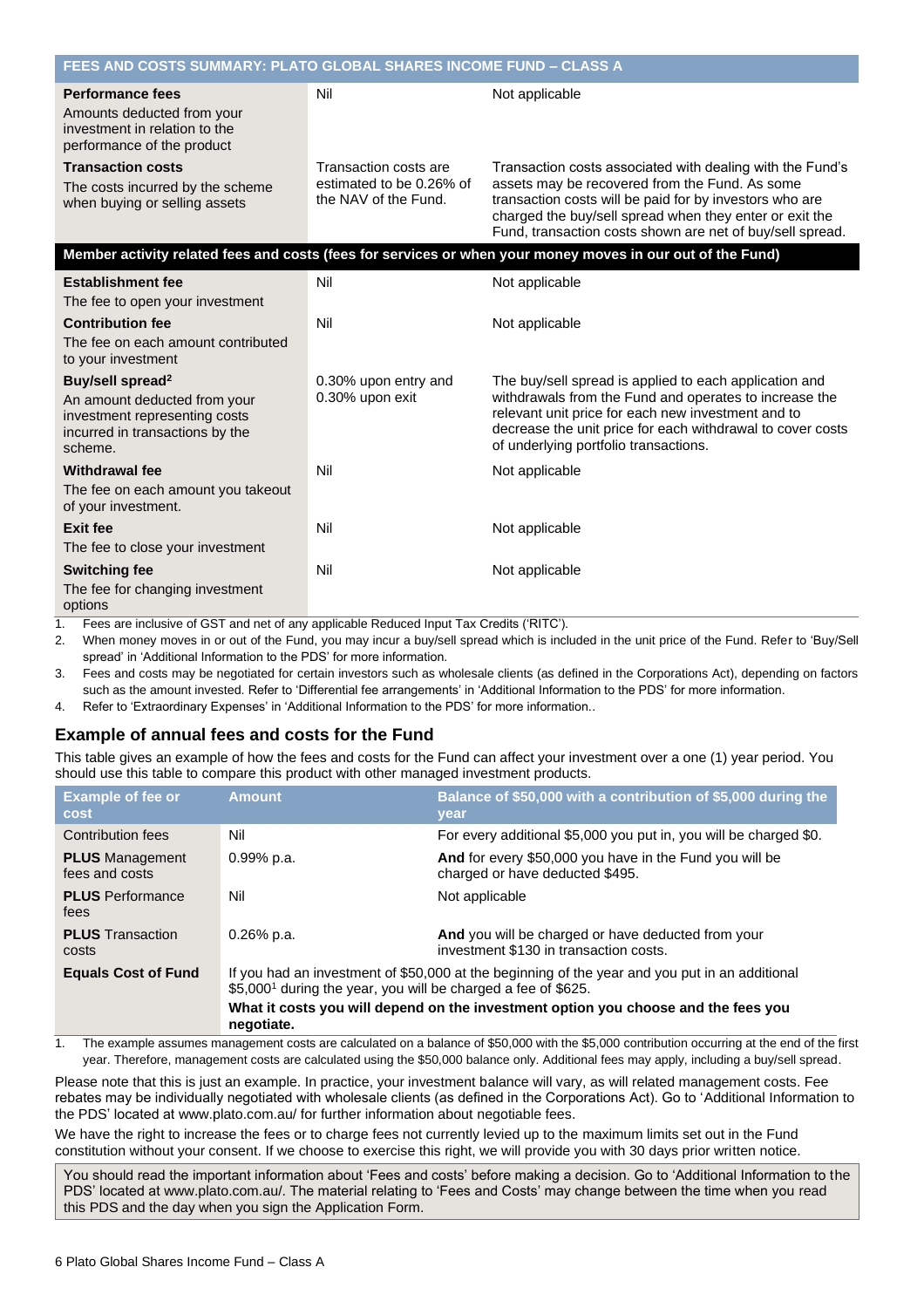## <span id="page-6-0"></span>**Section 7: How managed investments schemes are taxed**

**WARNING:** Investing in a registered managed investment scheme may have tax consequences. You are strongly advised to seek professional tax advice.

The taxation implications of investing in the Fund can be complex and depend on a number of factors, including whether you are a resident or non-resident of Australia for taxation purposes and whether you hold the units on capital account or revenue account.

The Fund is an Australian resident for tax purposes and does not generally pay tax on behalf of its investors. Investors are generally subject to tax on their share of taxable income and capital gains attributed to them by the Fund each year.

You should read the important information about 'Taxation' before making a decision. Go to 'Additional Information to the PDS' located at www.plato.com.au/. The material relating to 'Taxation' may change between the time when you read this PDS and the day when you sign the Application Form.

# <span id="page-6-1"></span>**Section 8: How to apply**

#### **Direct investors**

To apply for units in the Fund directly, please read this PDS together with the Additional Information to the PDS located at www.plato.com.au/ then complete the Application Form.

Direct applications received, verified and accepted by the Citi prior to 12pm (Sydney time) on a Business Day will generally be processed using the unit price for that day. For applications accepted after 12pm (Sydney time) or on a non-Business Day, generally the next Business Day's unit price will apply.

We reserve the right not to accept (wholly or in part) any application for any reason or without reason. No interest is received on application monies, including monies for additional investments, and no interest will be paid to you if for any reason your application can not be accepted.

#### **Indirect investors**

If you are investing through an IDPS or a master trust, enquiries relating to your account should be made directly to the IDPS operator or the trustee of the master trust.

## **mFund investors**

You may apply for units in the Fund via your broker through mFund.

## **Cooling-off**

If you are a retail client (as defined in the Corporations Act) investing directly in the Fund, you have a 14-day cooling-off period. If you exercise your cooling-off rights, we will return your money to you and no fees will apply. However, the amount you receive will reflect any movement (either up or down) in the unit price of the Fund which means that there may be tax implications for you. The 14-day cooling-off period commences on the earlier of the end of the fifth Business Day after we issue the units to you or from the date you receive confirmation of your application.

If you exercise your cooling-off rights, we will return your money to you and no fees will apply. However, the repayment of your investment under the cooling-off rights is subject to market adjustment (either positive or negative) during the period in which the investment has been held. Where appropriate, administration costs may also be deducted, and the buy/sell spread will be applied. Therefore, there may be tax implications for you.

Cooling-off rights do not apply to:

- wholesale clients (as defined in the Corporations Act);
- to the operator of an IDPS or trustee of a master trust. Indirect investors do not have cooling off rights in respect of any units held in the Fund. Speak with the IDPS operator or trustee of a master trust to determine whether any cooling off rights are available to you through the service; or
- where units have been issued as a result of an additional investment, switch or distribution reinvestment plan.

## **Complaints**

The Responsible Entity has in place a procedure for handling all complaints. All complaints should be made by contacting us:

#### **Complaints Resolution Officer**

Pinnacle Fund Services Limited PO Box R1313 Royal Exchange NSW 1225 Email: complaints@pinnacleinvestment.com Telephone: 1300 010 311

All complaints received will be acknowledged in writing within 1 Business Day or as soon as practicable after receiving the complaint. The Responsible Entity will act in good faith to ensure your complaint is investigated and resolved. If your issue has not been satisfactorily resolved within 30 calendar days, you can lodge a complaint with the Australian Financial Complaints Authority ('AFCA'). AFCA provides fair and independent financial services complaints resolution that is free to consumers. You can contact AFCA at:

Website: www.afca.org.au Telephone: 1800 931 678 (free call)

Email: info@afca.org.au

In writing to: Australian Financial Complaints Authority, GPO Box 3, Melbourne VIC 3001

The dispute resolution process described in this PDS is only available in Australia.